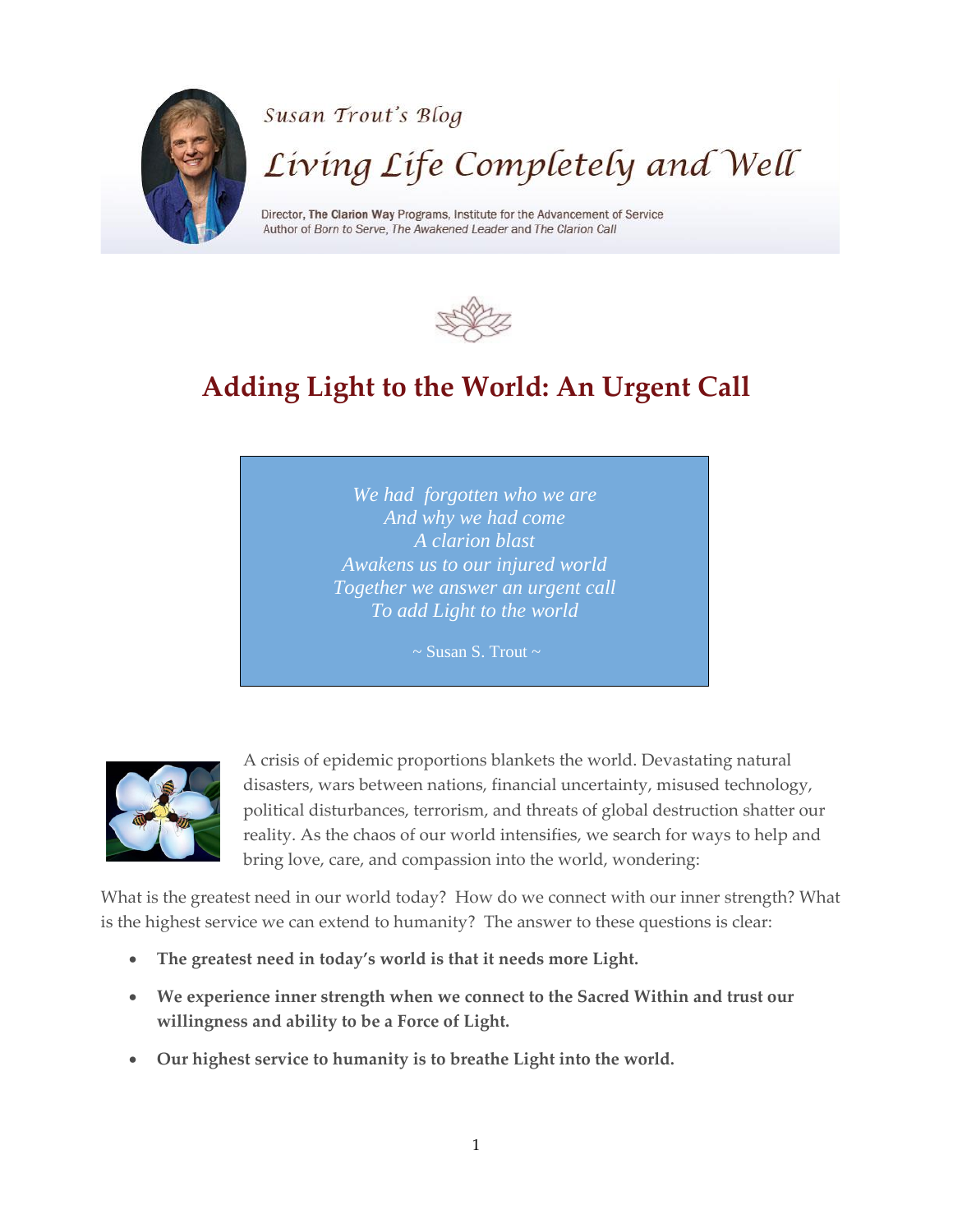## **The Gift of the** *Hamsa* **Mantra**

The *Hamsa* mantra is a balance between the outbreath and inbreath of God. Our inbreath is from God; our outbreath (from God) adds to the Light of the world. **We thereby extend God's Life Force into the world, serving the highest good of humanity and the planet**. **This is true for every breath we take**.

*Hamsa* means I am That – That I am. "I" is individual self-awareness. "That" is the unlimited consciousness of the Universal Self, also referred to as the I AM Presence, Divine Source, God Within, Father-Mother God, Unknowable Absolute, and Life Force. The *Hamsa* mantra affirms our connection with the Divine and thereby supports our remembering that we are not alone.

The *Hamsa* mantra (also called the natural or prana mantra) goes on continually in all living creatures. It is due to the *Hamsa* mantra pulsation that we are alive. In a human being, the breath comes in and goes out 21,600 times a day, and each time it repeats this mantra. This process goes on continuously day and night in a living being – *Ham* on the inbreath, *sa* on the outbreath – again and again: *Ham-sa... Ham-sa…*

In real time, we add to the Light of the world and thereby reflect back to God our gift of life. **By adjusting our awareness about every breath we take**, no matter where we are or what we are doing, thinking, or feeling, we add Light to the world. With our outbreath, we ask that every thought, feeling, and deed be consecrated with Divine Love for the purpose of adding to the Light of the world every minute of every day. In this process, we become Lightbearers, those who show another way – a way to learn, grow, and serve with love and compassion.

## *Hamsa* **Mantra Meditation Practice**

Acknowledge trust in your ability to be a Force of Light by affirming from your heart: **"I breathe in the Light of God. I breathe out God's Light to the World."** 

*Hamsa* mantra meditation is a simple technique of quietly watching the breath come in and go out, without doing anything else. As the breath comes in, it makes the sound *Ham* (pronounced as hah-m), meaning **I breathe in the Light of God**. As the breath goes out, it makes the sound *sa* (pronounced s-ah), meaning **I breathe out God's Light to the World.**

Sit upright with your feet on the floor or in a cross-legged position on the floor or in a chair. Join the index finger and thumb of each hand and rest your hands on your knees. Keep your spine straight and comfortable.

Close your eyes. Breathe naturally.

Repeat the mantra **silently.** *Ham* on the in-breath, *sa* on the out-breath.

Concentrate on the mantra. Become absorbed in it. Move into meditation, bringing your attention back to the mantra when you are distracted by thoughts, feelings, or noises.

Meditate for 20 minutes **or** for a period of time that is comfortable for you.

**Note:** The secret of the *Hamsa* was first revealed in the great Kashmir Shaivism treatise, the *Vijnana Bhairava*.